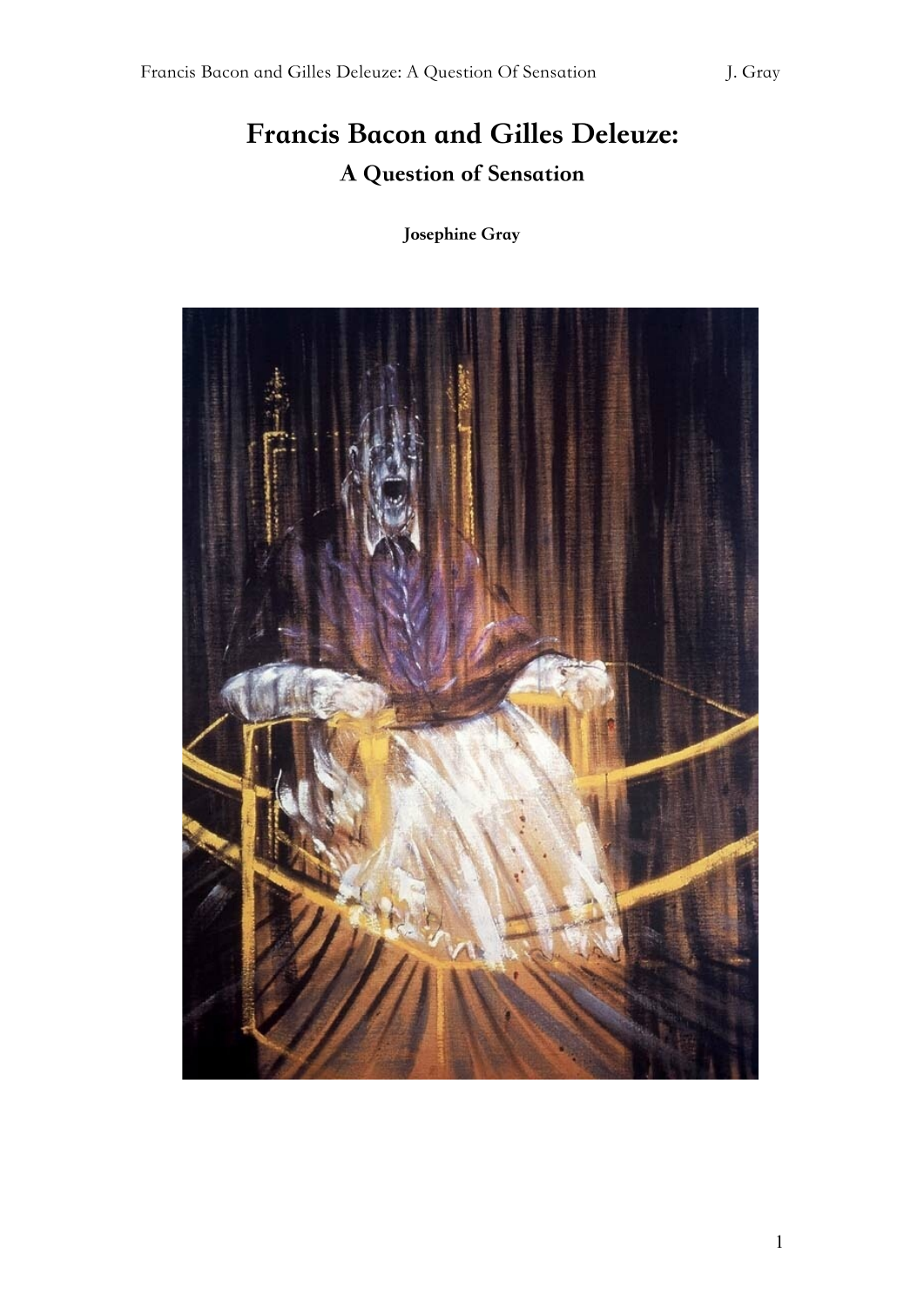# **Introduction**

In Gilles Deleuze's book *Francis Bacon: The Logic of Sensation* the question of sensation is dealt with as a proper philosophical problem. Delueze saw something particular that needed to be examined further. He saw different levels, or rather areas, of Bacon's paintings that corresponded to the amalgamation of sensation as a directional force upon the spectator. To elaborate on sensation I will use Bacon's *Pope Innocentius* as a nodal point for four notions that Deleuze discusses; 'The Figure', 'The Ring', 'The Diagram' and 'The Head'. These notions will allow me to discuss the philosophical interpretation made by Deleuze and pave way for what I will argue is one of the key points in Bacon's art – **the organic cavity (mouth, ear, nose, anus) as a localization of illness and an escape** *out of the body.*

# **I. The Figure – Story or Abstraction?**

We see a Figure sitting, on a chair, within a limited space. The Figure has a head, a torso, arms but no visible legs. It seems as if he is almost dissolving in front of us by a vertical force streaming upwards. Pieces of his clothes and face are smudged and could be seen as pieces 'lifting' from his body or as a curtain he is sitting behind which obscures the spectators view. Is Bacon telling us a story (specific narrative) or is the Figure just a spatial object which makes up one part of the whole composition?

The phrase "painting has neither a model to represent nor a story to narrate" put forward by Deleuze on the Figure might seem puzzling (6). Indeed, painting usually seems to narrate something or at least have some connection of narration when figures appear on the canvas. Especially in classical painting where the subject-matter of a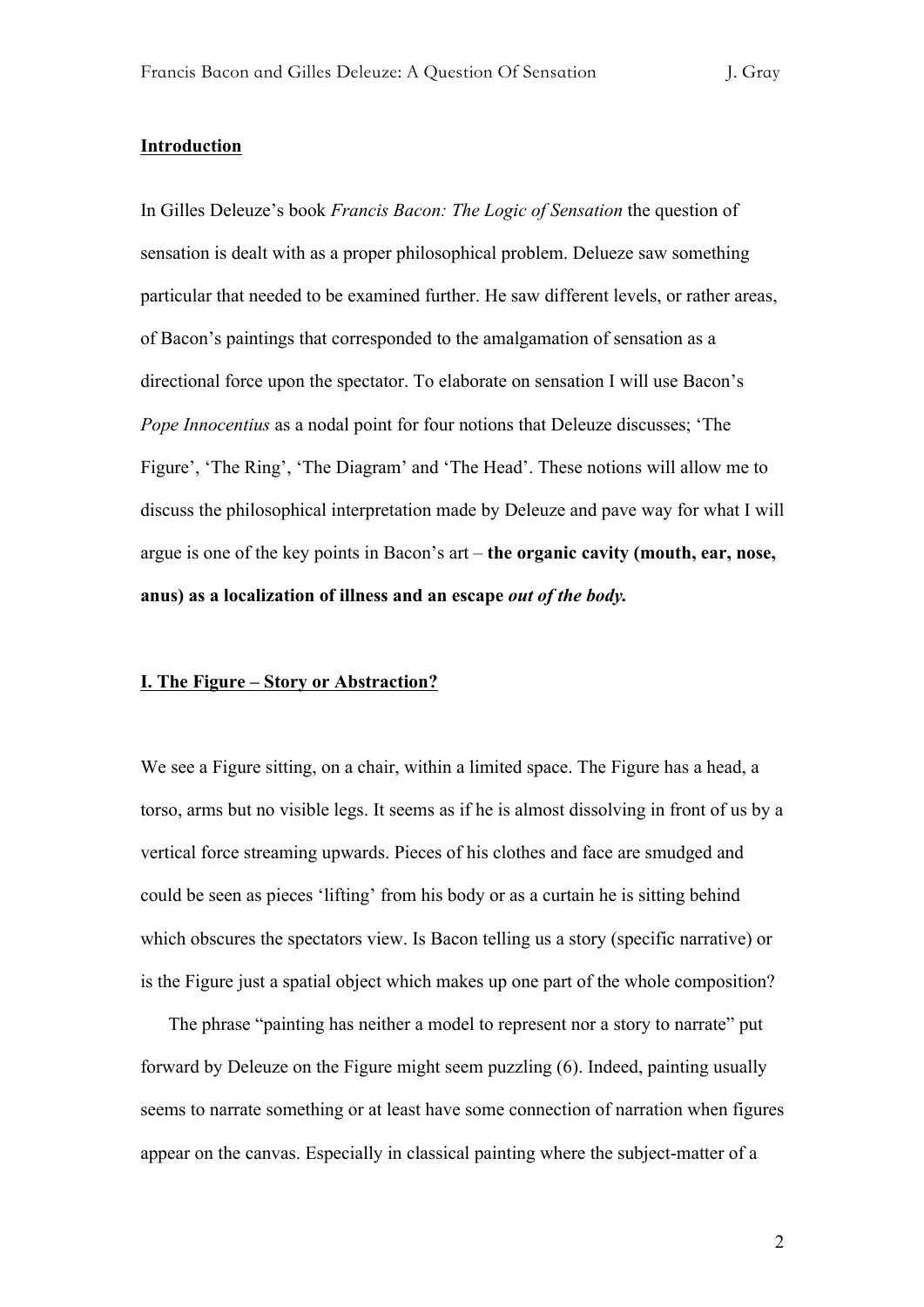painting was usually mythological or religious. The figures(s) on the canvas either had a relationship (message) towards the spectator or a relation with other figures appearing alongside it. Bacon also pointed out that "he is trying to avoid the figurative (Deleuze, 6)." It begs the question of how to escape the figurative. Deleuze sees two options; the first is to strive for pure form, i.e. abstraction or, secondly, to strive for the purely figural (Deleuze, 6). If one opts for abstraction the Figure will no longer be a Figure in the sense that it could be mistaken for a narrative. It would simply be an abstract entity of something that once was a Figure (from a model or from an image in the mind of the painter). The opposite effect of abstraction would be seen in the purely figural. By extracting the role of the Figure, giving it an isolated place of its own it is thus enhanced in its own right as part of the painting with a spatial relation to the other areas in the painting but without a direct correlation with them. Bacon clearly chooses the second alternative. What we see is a Figure in its own right without any clear narrative thus rendering the painting into the category of abstraction but only an abstraction *away from* the narrative. This makes Bacon's Figure fit into neither a narration nor an object alongside the rest of the composition but rather as something that fills the space, with a certain isolation, that gives the painting a sensation of 'direct vagueness'.

# **II. The Ring – Delineation of the Figure**

What then is the other space that occupies the canvas besides the Figure? This question concerns what Deleuze calls the "ring" or "the round area". We have already mentioned that in order for the Figure to be painted in the manner of the figural it needs to be isolated. In Pope Innocentius the Figure is *isolated* via the yellow circular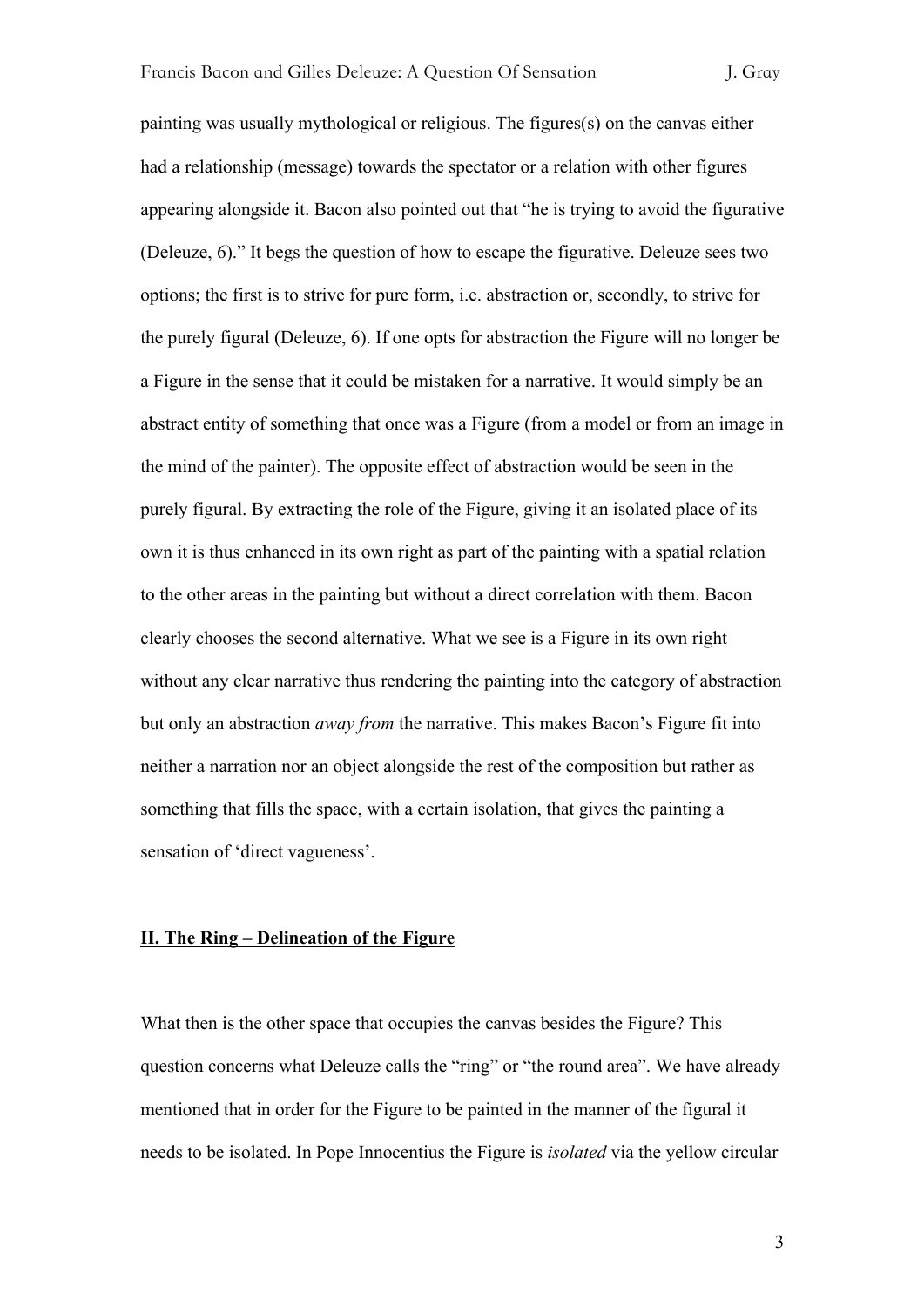pattern surrounding his chair. If we would imagine that the circular pattern would not be there we would have solely a vertical action in the painting and the Figure would seem to 'float' in the left-center on the canvas. Indeed we can already get a sensation of this if one looks at the white dress of the Figure which seems to be floating above or outside of the ring. Moreover, the ring not only isolates the Figure but also adds a horizontal plane to the whole canvas and thus balances the composition while simultaneously giving the sensation of the Figure being positioned in the center. Even his chair, which is painted in the same yellow, seems to be a part of the ring by a vertical detour. Deleuze describes this area as a *lieux* in the sense that it resembles a circus-ring or an amphitheater (5).

If the Figure would not be part of a certain lieux it would look static – which in turn would enhance, instead of diminish, the narrative character of the Figure. The following passage highlights this phenomena; "[t]he body image is never static; there are always tendencies which threaten to disrupt or dissolve it. If we close our eyes and remain as motionless as possible, our bodies seem to slip away, to fade into nothingness […] construction of the boundaries of the body image is based upon obstruction encountered from those objects which "object" to being included within it" (Lipman, 69). This is the function of the ring as a lieux, it positions the Figure within a context that enables it to breath, not being sure if it is inside, outside, above or under the ring and at the same time the ring exerts the effect upon the Figure as something that obstructs its presence, i.e. the ring is not a part of the figure and the "objection" it makes towards it is what makes the Figure filled with motion.

#### **III. Diagram – The Occupied Canvas**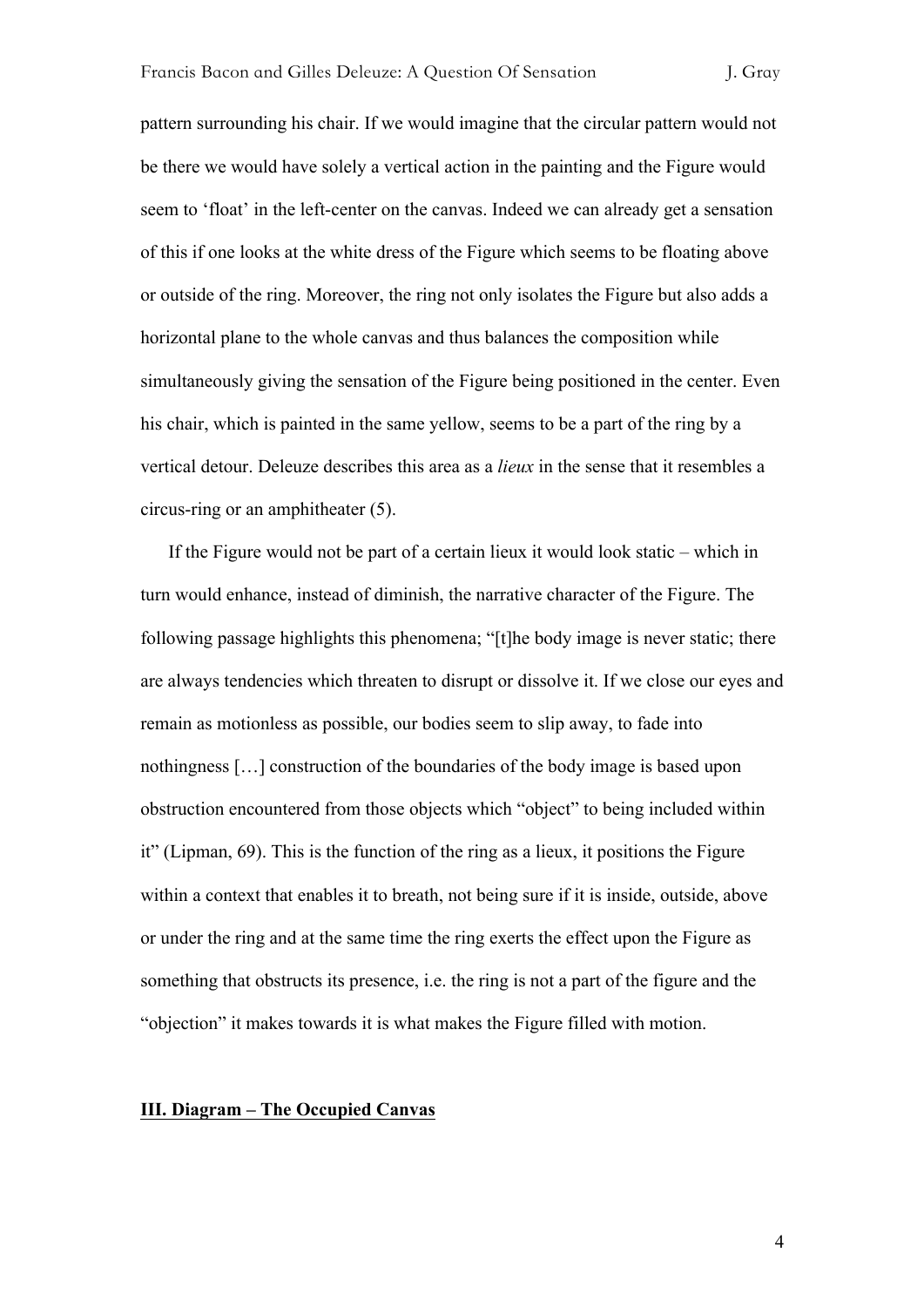How can the Figure and the ring appear on the canvas in the way it has been done in Pope Innocentius? It is clear that when one looks at the painting we do not see two isolated areas (the figure and the ring) but that they blend together and create a unified composition. In order to get there the painter needs to take use of different 'diagrams'. Deleuze speaks of the digital and analog diagram in relation to two prominent styles that was practiced during Bacon's working period; expressionism and abstract expressionism. But first one needs to know *why* a diagram is necessary in the first place.

Before modern art began to find its shape by the end of the  $19<sup>th</sup>$  century artists had taken use of preparatory sketches. The sketches would provide comfort for the artist facing his canvas and easel. When later painters (modernist artists) started to paint they found that they could paint directly on the canvas, without any preparatory sketches. As time went by, approximately by the middle of the  $20<sup>th</sup>$  century, artists even abandoned the easel in favor of the ground (Deleuze, 87). Yet preparation is always a given for the painter to 'break-through' on the canvas. Deleuze writes that "[w]e do not listen closely enough to what painters have to say. They say that the painter is *already* in the canvas, where he or she encounters all the figurative and probabilistic givens that occupy and pre-occupy the canvas (81)." Hence there is a preparatory act that consists of clearing out the *already* occupied space that the painter has projected upon the canvas. The canvas is never a virgin canvas but always tainted by an infinity of possibilities that needs to be 'wiped out' – a primordial chaos that precedes the ordered creation. It is in this sense that we see all the wipes, brushes and strokes that appear in Bacon's paintings, these are the preparatory steps in order to free the space from any givens and enable a pure canvas where, eventually, the Figure and its surroundings can emerge.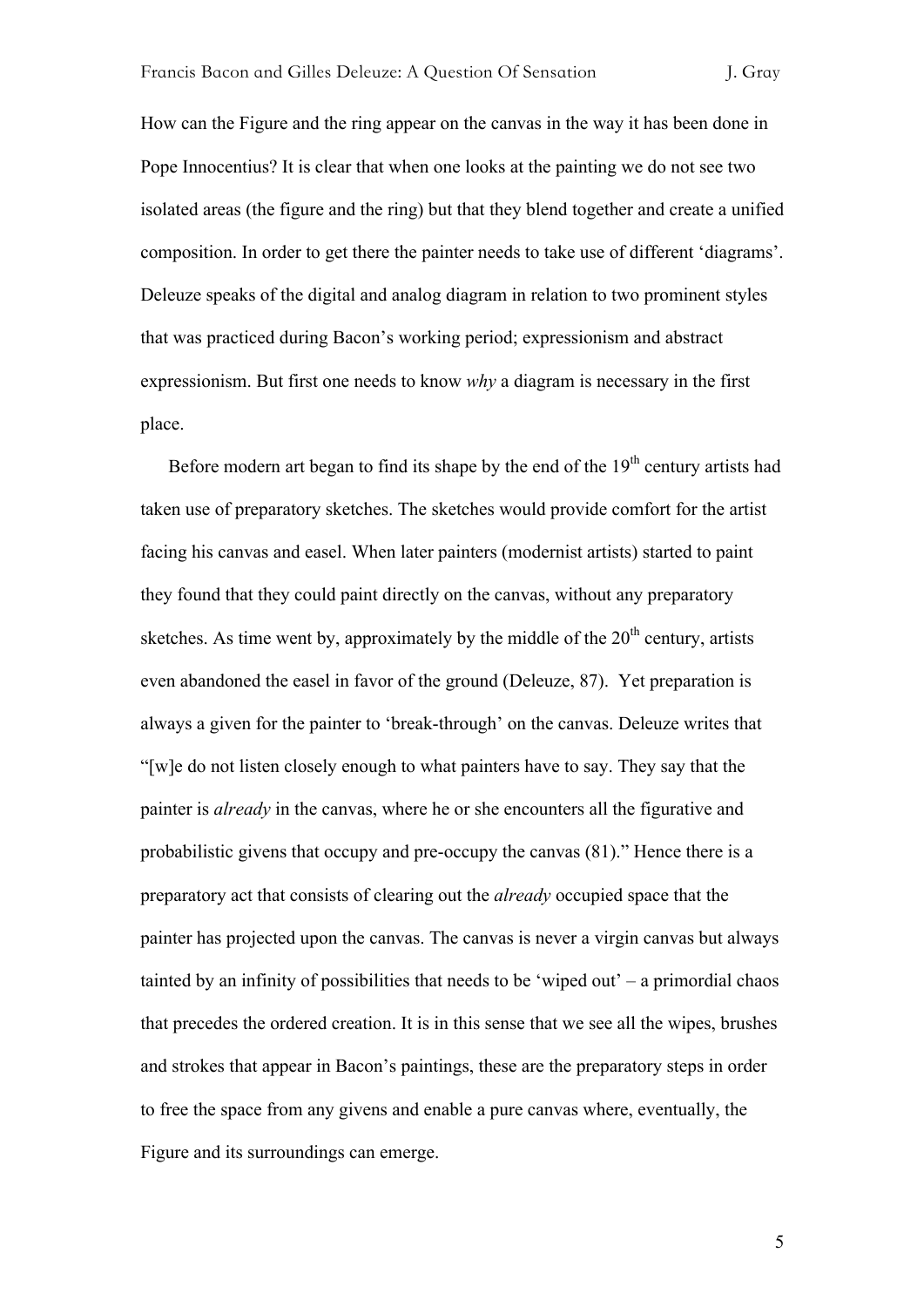So, how can these diagrams appear? In order to *see* the diagram that Bacon is committed to, Deleuze goes through the two orders of diagrams mentioned. The first being the 'digital' diagram used by abstract painters. Here the diagram 'leaps over the chaos' and forms a 'minimalistic' representation that is a purely cerebral sensation (84). By using lines and forms purely, without any confused states, the abstract painter comes close to a system of sensation analogous to the computer. It is an input of digits (outlines, contour…) and out comes a field that can be 'decoded' by the viewer. In other words the abstract painter puts the eye above the hand (thinking above feeling). The space created is one of pure 'spirituality' where the corporeal is no longer granted entrance to its mysteries (85). The other side of the spectrum is the diagram of the abstract expressionist – in these paintings the canvas is filled with paint, lines, strokes, thick textures – it is incomprehensible for the eye but gives repercussions throughout the body. It is an analog diagram. The canvas is given as a sacrifice to the chaos of the painter and creates a 'catastrophe'. Nothing in the painting is made clear, outlined, and all we can see (get the sensation of) is the work of the *hand*.

Taking these two examples and looking at Bacon it is clear to see that he admits to neither. In Pope Innocentius we do not see a purely optical space which can only be understood by the cerebral neither do we see a 'catastrophe' of paint without any contours. Moreover, what we do see very clearly is the Figure in the middle of the painting. He is smudged, dissolved, yet very defined. For Bacon the diagram is only used as a 'utility' that gives way for the 'suggestive' in the painting (83). Hence the act of pre-painting (blotches, scratches, sponges…) is the make-way for the Figure to appear more clear and distinct.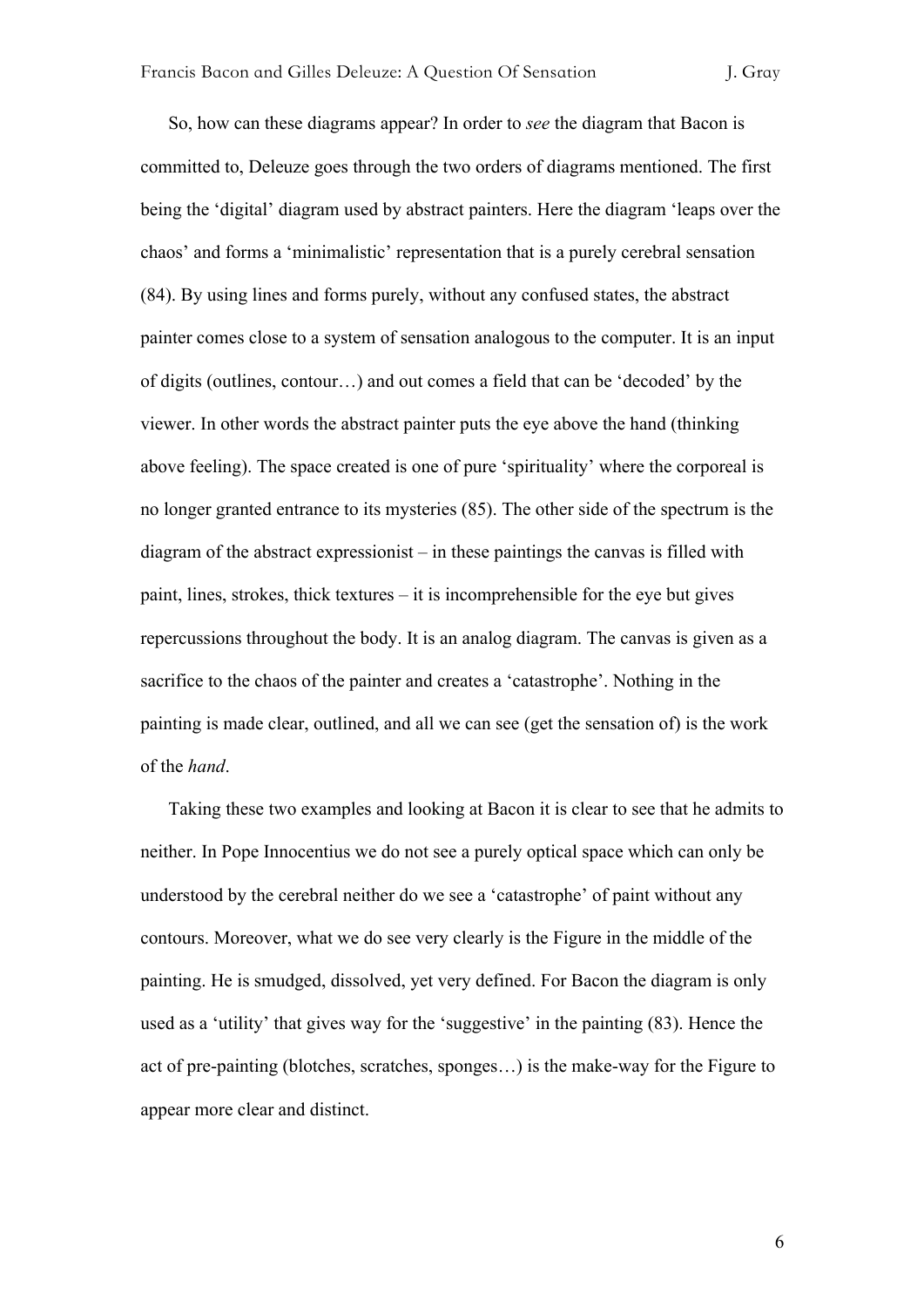An analogy can be made with sonority in music – Bacon's diagram becomes in painting that which in music constitutes the sonority. The following passage crystallizes this movement; "[a] child in the dark, gripped with fear, comforts himself by singing under his breath. He walks and halts on his song. Lost, he takes shelter, or orients himself with his little song as best he can. The song is like a rough sketch of calming and stabilizing, calm and stable, center in the heart of chaos. Perhaps the child skips as he sings, hastens or slows his pace. But the song is already itself a skip: it jumps from chaos to the beginning of order in chaos and is in danger of breaking apart at any moment (Deleuze and Guattari, 343)." The child is the painter who in fear of the 'occupied' canvas needs to calm himself with the comfort of the diagram. The diagram as such does not enable a given order but helps the painter to deal with the chaos in his mind. He follows the diagram through scratches, rips, blots on the canvas giving way for a 'beginning of order'. Yet, in the end, the diagram is in itself always on the breaking point of disappearing – this is the movement of the diagram. It is not the picture in itself just as sonority is not the music in itself – it is merely a thread that follows throughout the process of creation which makes possible the emerging of the elements which will constitute the painting (the Figure, the ring etc…).

# **IV. Hysteria: The Head**

"As a portraitist, Bacon is a painter of heads, not faces, and does not even have a face. It does have a head, because the head is an integral part of the body (Deleuze, 19)." This view on the head as the main focus of Bacon instead of the face is clearly seen in Pope Innocentius. What we have before us is not a clearly discernible face with accurate traits (eyes, mouth, nose) but a disorganized image placed upon the head.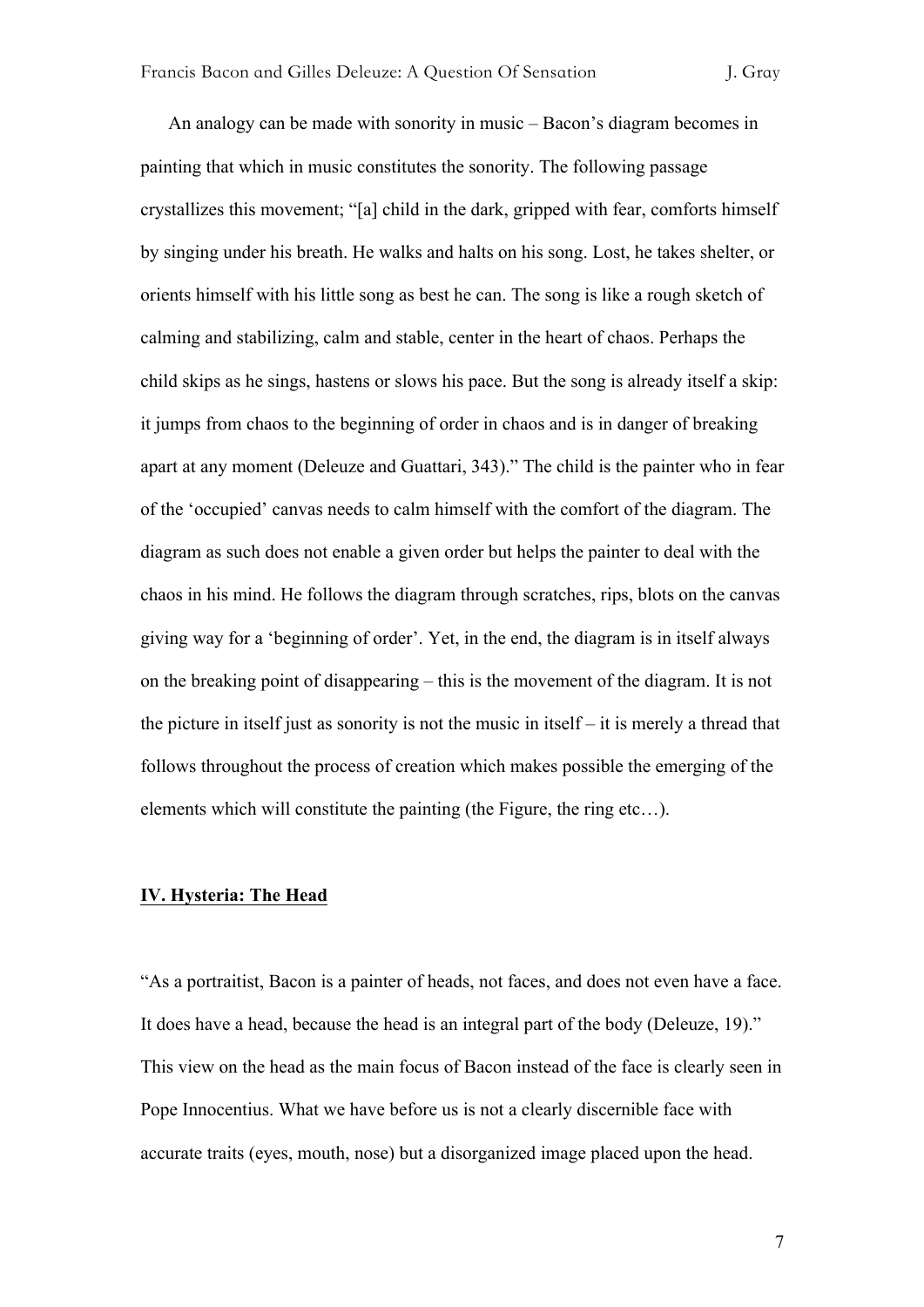What is more visible is the zone of darkness coming out of the Pope's mouth with his white little teeth protruding from the edges of his lips. His eyes are 'in the right place' but somewhat misbalanced – they do not lie on a straight horizontal line - the right eye is above the left one.

The difference between the face and the head is its material. Face is meat, head is bone (Deleuze, 20). The 'lifting' of the face is what is seen. It is as if pieces of the face (and the body) are being detached from its anatomical structure – the skeleton. What remains is a head with a face painted upon it. This movement is connected to the process of creating a diagram. We saw that there needs to be a moment of chaos before the Figure can emerge on the canvas. What this chaos ultimately creates in the painter is a sensation of the hysterical. For the painter the hysterical takes place in the diagram – not knowing where to go or where he will end up (Deleuze, 84). But this is only on one level, a personal level. When completing the Figure and its parts (meat and bone) the Figure in itself can create a state of *hysteria* that is *felt* by the spectator. It is a level of sensation belonging to the Other. What is it then in the meat (which is the face) that gives such a sense of *hysteria*. Deleuze coins the expression *becominganimal* as the pivotal movement we are being shown. The head/face is not merely a portrait of something; it bears a resemblance to something. It can be a human or an animal – in any case they are both connected to meat. We eat meat, in the butcher shop we see the dead carcasses lying before us – might it not just as well be us hanging there (Deleuze, 22)? Another aspect could be that the thing we are painting makes a resemblance in us. It is not uncommon that we find persons resembling an animal; it could be a nose, a way of speech, a 'feeling', that makes us think of a person in animalistic terms. When being asked on how he approaches portraits Bacon answered: "when you are painting somebody, you know that you are, of course, trying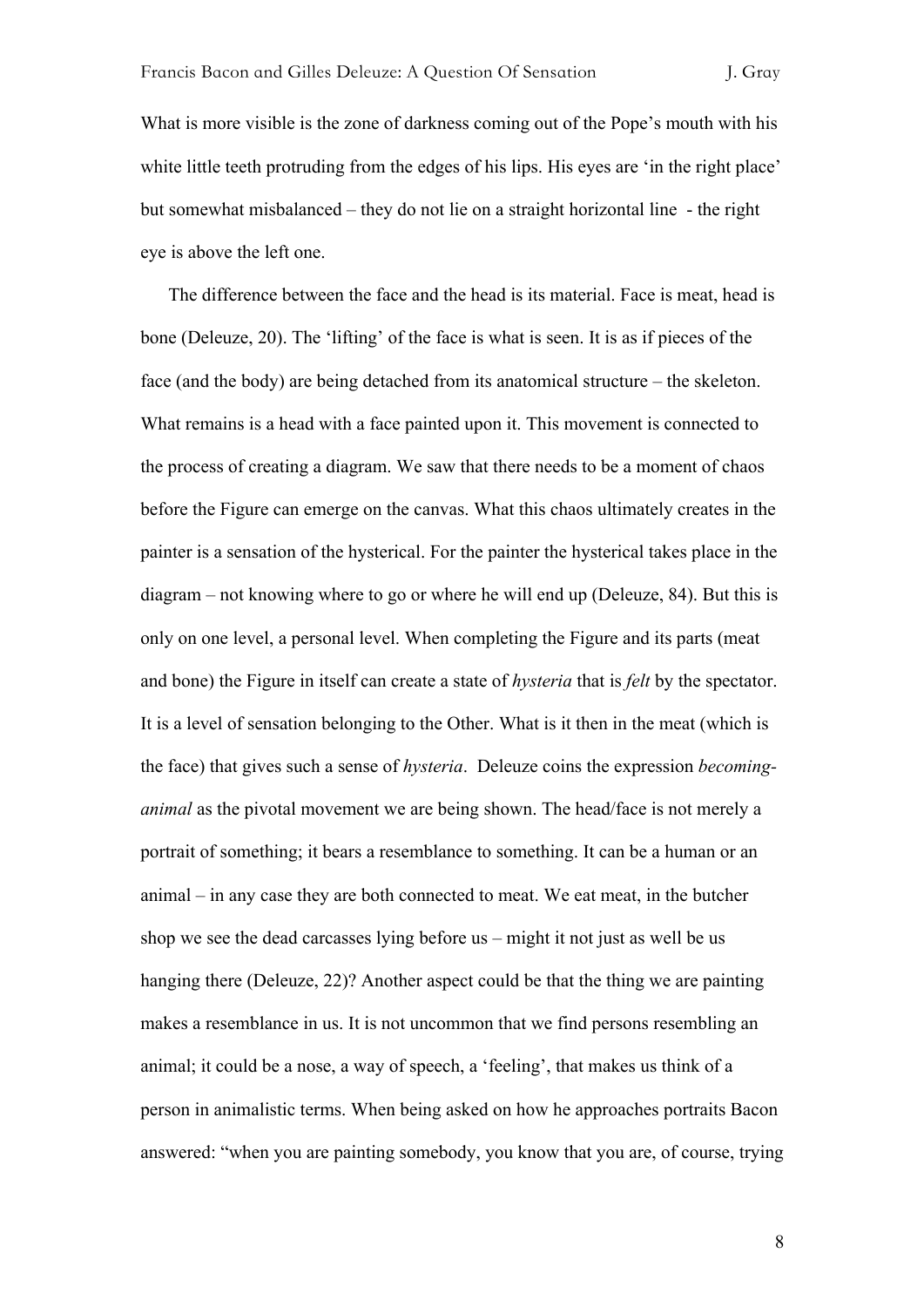to get near not only to their appearance but also to the way they have affected you, because every shape has an implication (Dawson, 51)." The face reveals itself to the painter as he goes by and he has to put his own affections into that process.

Coming back to the hole in the face – the mouth. It has two opposite movements – outwards and inwards. The mouth wants to suck the outside in but it also uses the mouth as a vanishing point for the body to escape through. "It is no longer a particular organ, but the hole through which the entire body escapes, and from which the flesh descends […] (Deleuze, 24).

# **V. A Misinterpreted Violence**

This brings us to the final point – the escape from the body as mentioned above. Firstly, Bacons' paintings are usually described as 'violent' as to which he replied "[i] don't find it at all violent myself (Finke, 124)". The escape of bodies and the cruelty it entails are seen with the same intensity in another artist, Antonin Artaud. Jerzy Grotowski wrote on the subject; "Society couldn't allow Artaud to be ill in a different way [...] Artaud defined his illness remarkably ... 'I am not entirely myself' (Grotowski, 123). Bacon retained his sanity through his paintings while Artaud was forced to a mental asylum – all because he was misunderstood. Secondly, the escape through the body is now (in some circles) seen as an effective way of relieving physical illness. When we experience pain we usually intensify the pain (scratch an eczema, hold our head tightly in headache etc…) and yet we want to take a pill to relieve the pain (Mindell, 2). Our bodies seem to spontaneously react towards pain by wanting to 'escape' it from one or multiple organs (usually through the origin of pain). Studies by Dr. Mindell have shown that by amplifying the pain and letting it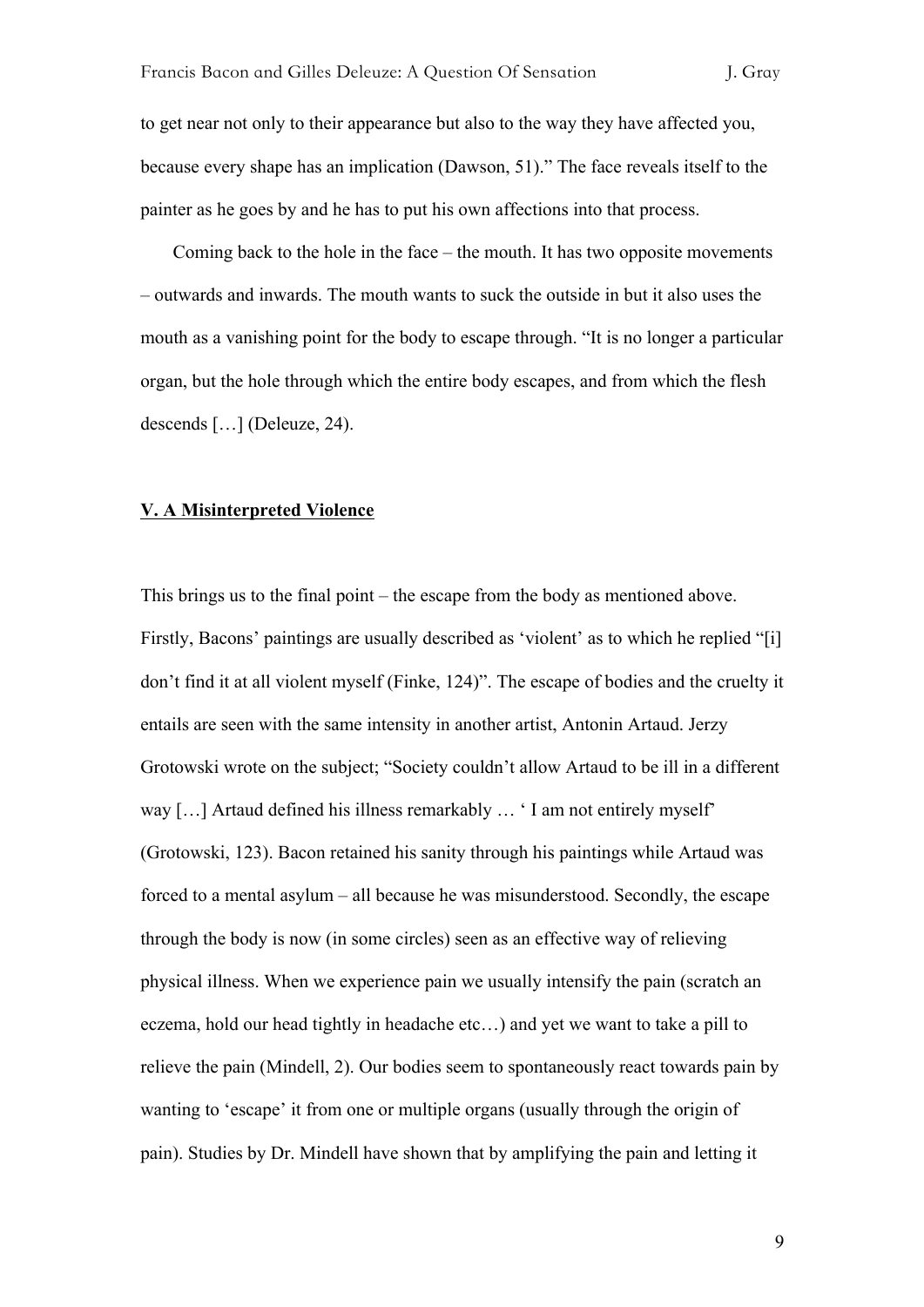'exit' through one part of the body the pain can be relieved and the patient comes to know the cause of the illness (Mindell, 2002).

When relating this back to the art of Bacon and Deleuzes' notion of the body wanting to escape through a hole, the emphasis should *not* be on the terror or cruelty of what it *looks* like but to find an experiential resonance of what it *feels* like. Artaud was given the pill of doctors and was not allowed to escape through his body<sup>1</sup>. Bacon was on the other hand allowed to escape through his paintings (the diagram) and the spectators of his paintings can escape through the sensation the works of art exert upon them.

Up until now we have discussed The Figure, The Ring, The Diagram and The Head which allowed for an interpretation of Bacon's art through sensation itself. We started out by going from the detailed to the contour to the composition and then came to the most detailed aspect – an escape through the body itself. There are multiple layers that Bacon's paintings unfold and they all deserve our attention, unfortunately I cannot go into all of them here. I will, however, end with an encouragement to take a considerable amount of time to really absorb the sensation of any painting placed before you. As Tom Conley wrote in the afterword to *The Logic of Sensation:* [a] logic of sensation depends, it is implied, on an extended and extensive relation afforded by constant contact, first and foremost, with the paintings, seen, touched, smelled, and felt over a long duration of time  $(132)$ ."

<sup>&</sup>lt;sup>1</sup> According to Grotowski Artaud never got the chance to fully develop his theories because he was obstructed by society and by himself. This led to a hollow 'theater of cruelty' since there is no properly developed practice for the actors to follow.